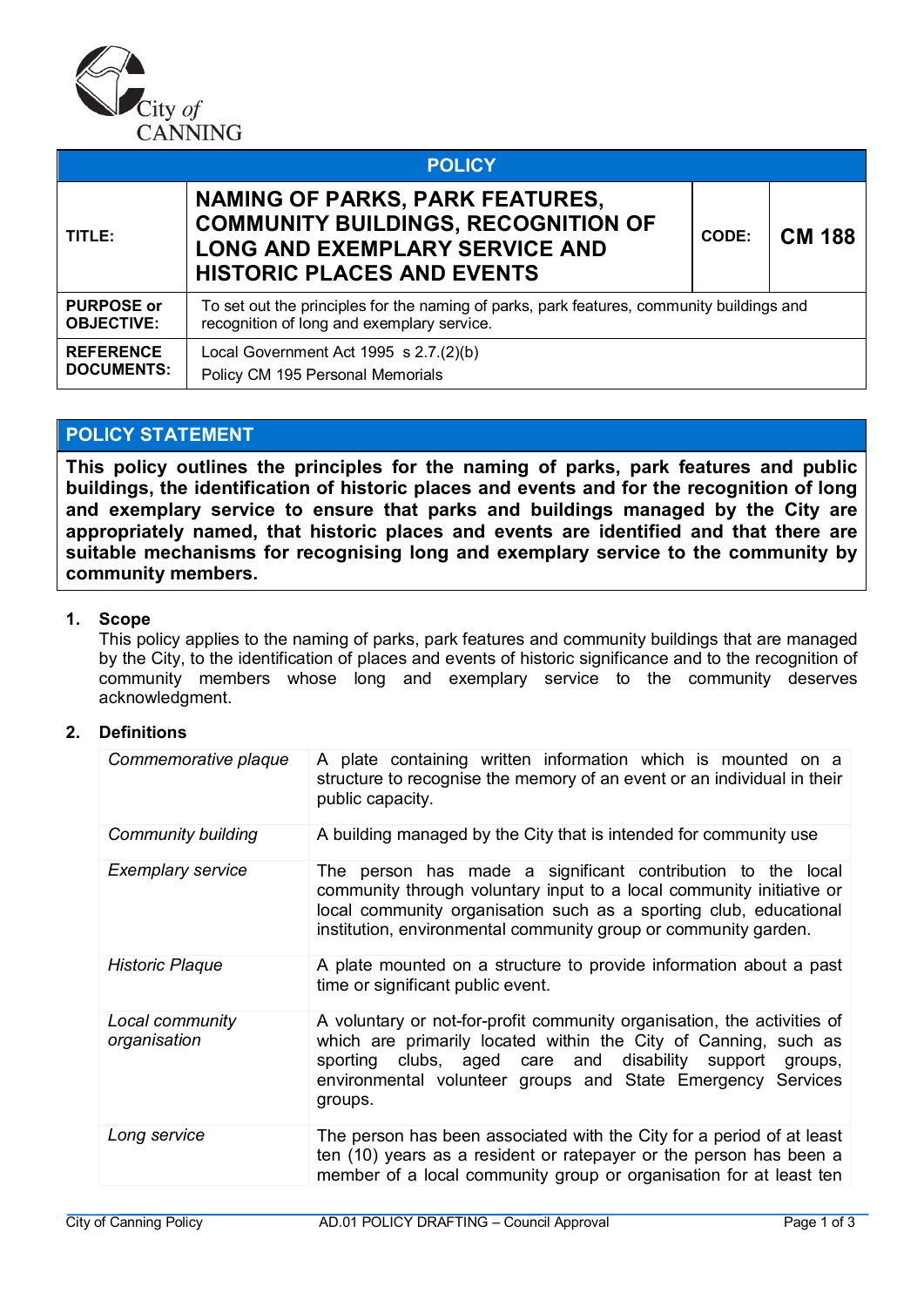

|                     | (10) years.                                                                                                           |
|---------------------|-----------------------------------------------------------------------------------------------------------------------|
| Park                | Area of public land vested to or managed by the City that is set aside<br>for outdoor recreation and/or conservation. |
| <b>Park feature</b> | An area or item with a specific function such as an oval, a wetland, a<br>lake, a fountain, a boardwalk, a lookout.   |
| Criminal conviction | Criminal conviction as defined by the Criminal Code, resulting in a jail<br>term or a substantial fine.               |

## **3. Naming of Parks, Features in Parks and Community Buildings**

- (1) Proposals for the naming of parks, features in parks and community buildings under the control of the City will follow the principles, guidelines and procedures of the State Government Landgate Geographic Names Committee, noting that the Minister for Lands has the authority for the naming and re-naming of parks.
- (2) All proposals for naming and re-naming will be reported to Council for determination prior to submission to Landgate.
- (3) Proposals for naming after an individual will only be considered when the individual meets the criteria for long and exemplary service.

## **4. Recognition of Long and Exemplary Service**

- (1) Council may give consideration to the recognition of long and exemplary service by an individual to the City or a community initiative within the City or local community organisation active in the City, in one of the following ways:
	- a) The naming or renaming of a park, a feature in a park, or a community building,<br>b) The mounting of an honour plague on an interior wall of a community building,
	- The mounting of an honour plaque on an interior wall of a community building,
	- c) The mounting of an honour plaque on another type of structure, for example the Environmental Volunteers Honour Board at the Canning River Eco Education Centre,
	- d) The mounting of an honour plaque on a durable park asset such as a bench, shelter, drinking fountain and
	- e) The planting of a tree with a plaque on a plinth installed nearby.
- (2) Applications for the recognition of long and exemplary service shall provide the details of the length of service of the nominated individual and detailed information on the exemplary service contributed by the individual with supporting evidence if available.
- (3) Applicants may nominate a particular method to recognise an individual however determination of the most appropriate method remains with Council.
- (4) All proposals for the installation of plaques recognising long and exemplary service will be referred to Council for determination
- (5) Individuals may only be recognised once by one of the methods set out in this policy unless approved otherwise by Council.
- (6) Every application will be judged on its merits, taking into account a number of factors including, but not limited to, any known criminal convictions of the person for whom the application is made.

## **5. Historic Plaques**

- (1) Historic plaques may identify places and commemorate events of local, regional, state, national or international significance.
- (2) Applications for historic plaques shall provide detailed information on the place or event and its significance.